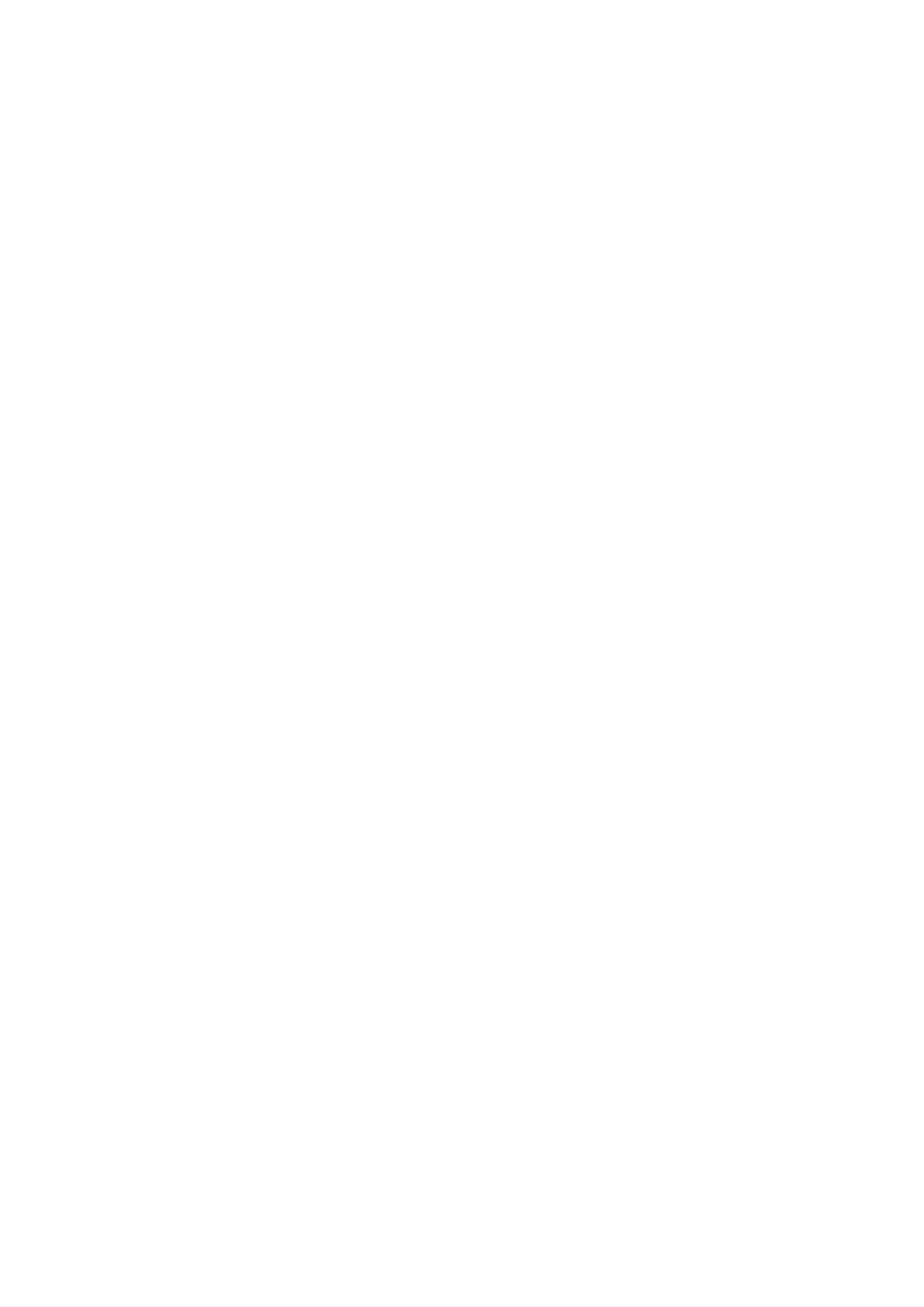

# **Planning and Development Amendment Regulation 2012 (No 2)**

**Subordinate Law SL2012-19** 

made under the

**Planning and Development Act 2007** 

### **1 Name of regulation**

This regulation is the *Planning and Development Amendment Regulation 2012 (No 2)*.

#### **2 Commencement**

This regulation commences on the day after its notification day.

*Note* The naming and commencement provisions automatically commence on the notification day (see Legislation Act, s 75 (1)).

J2012-59

Authorised by the ACT Parliamentary Counsel—also accessible at www.legislation.act.gov.au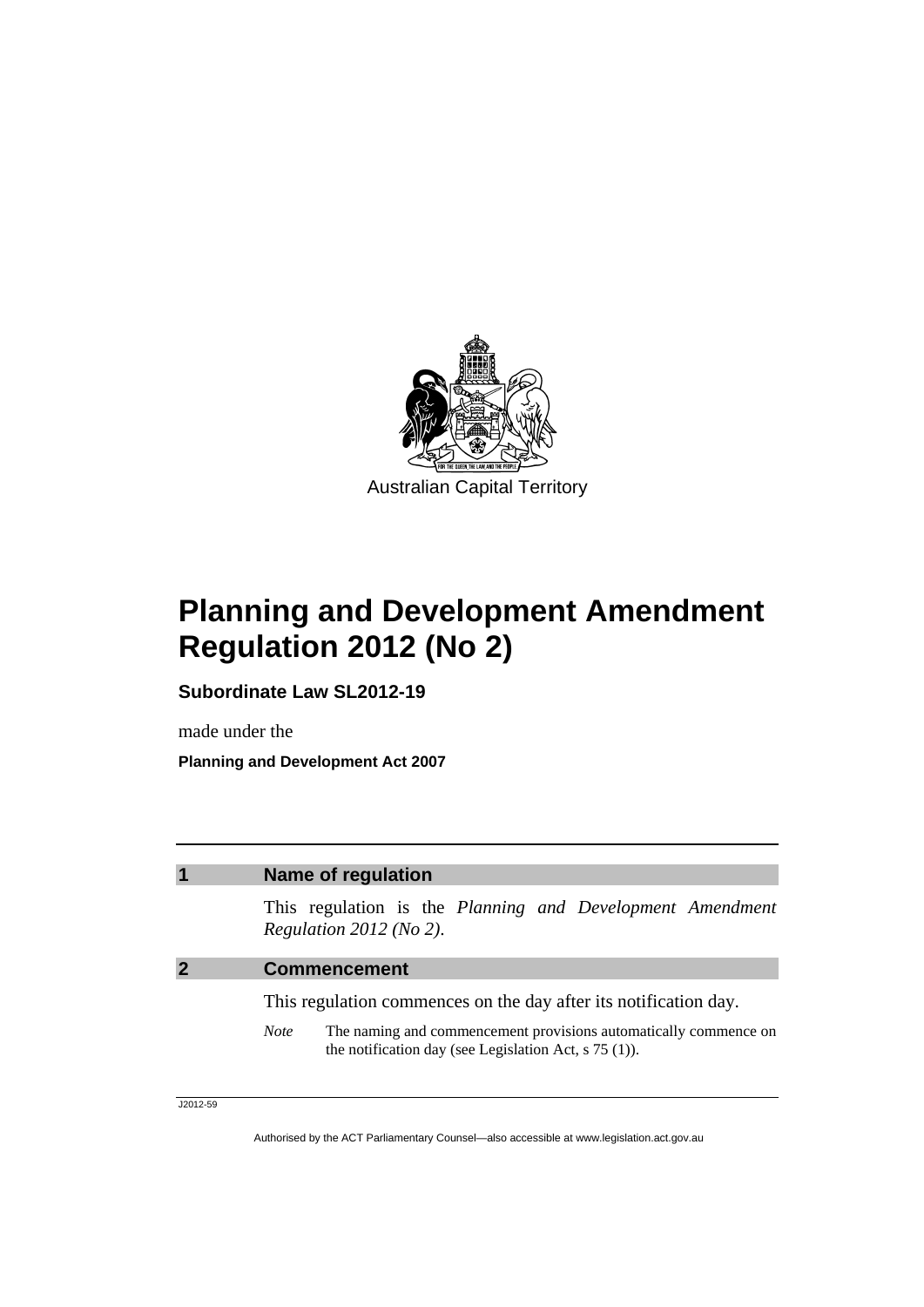#### **3 Legislation amended**

This regulation amends the *Planning and Development Regulation 2008*.

#### **4 New part 3.1AA**

*before part 3.1A, insert* 

# **Part 3.1AA Development proposals requiring EIS**

### **19 Development proposals requiring EIS—electricity generating stations—Act, sch 4, pt 4.2, item 2, par (c) (i) (A)**

- (1) For an electricity generating station that generates electricity from gas or gas and another energy source, more than 10MW of electrical power is prescribed.
- (2) For an electricity generating station that generates electricity from any of the following energy sources, more than 20MW of electrical power is prescribed:
	- (a) wind;
	- (b) solar;
	- (c) hydro;
	- (d) biomass;
	- (e) geothermal.

SL2012-19